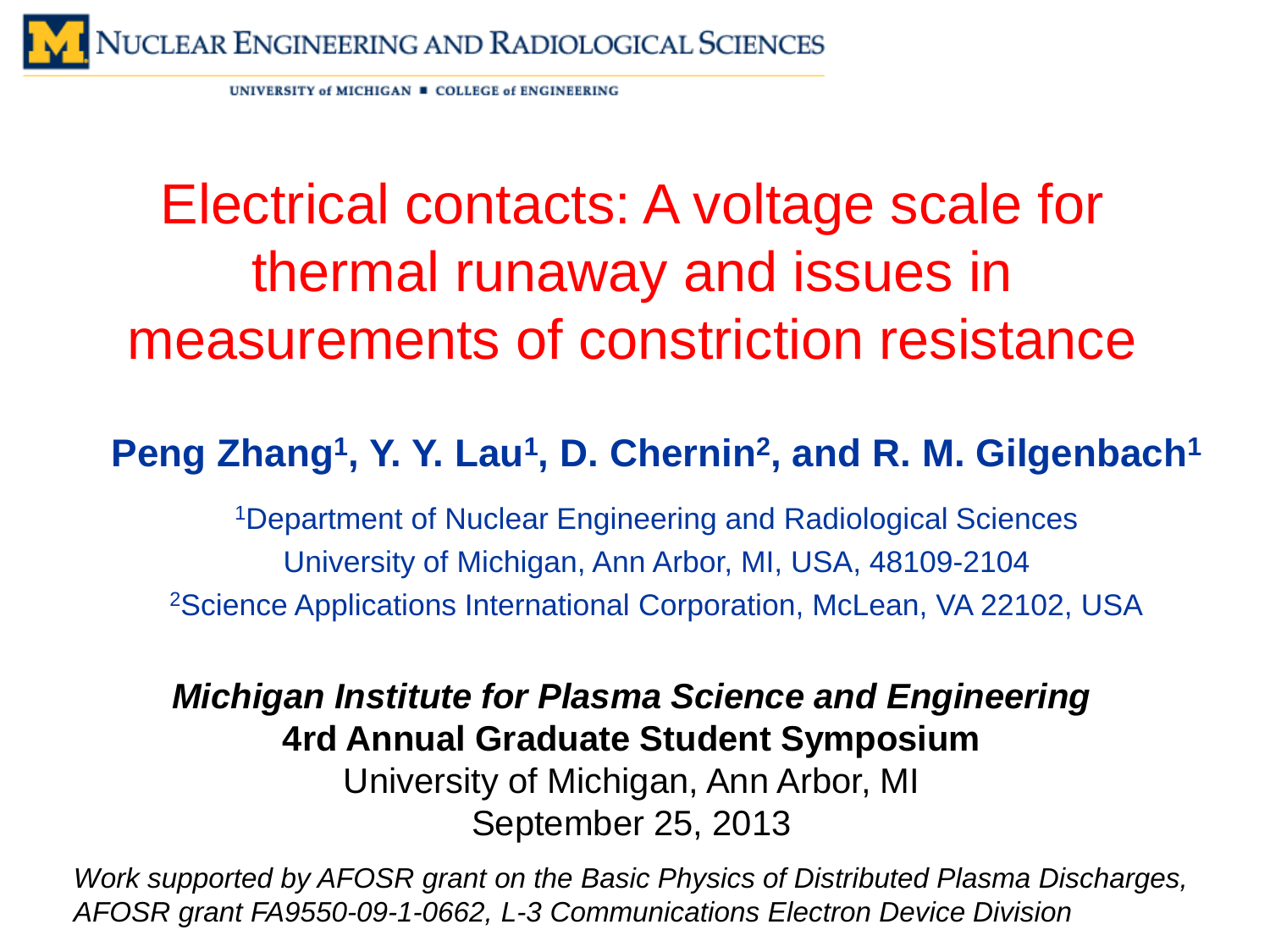

UNIVERSITY of MICHIGAN = COLLEGE of ENGINEERING



- Introduction
- Voltage scale for Electro-Thermal runaway
- Issues on experimental measurement of constriction resistance
- Conclusions and future works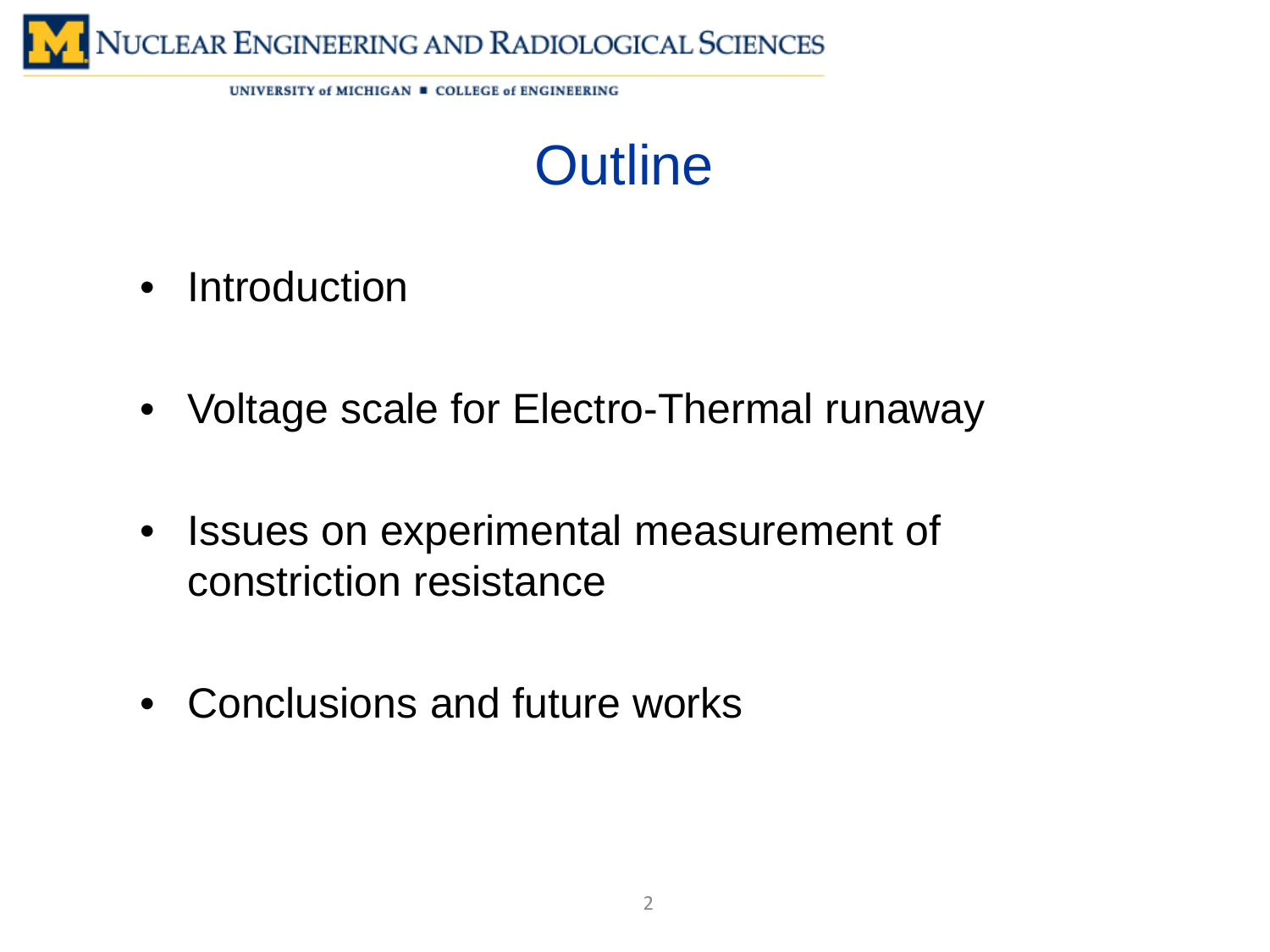#### **Introduction**

- Contact problems account for 40 percent of all electrical/electronic failures
- Severe heating due to local current constrictions at thin film contacts [1-3] and at bulk contacts [2,4] is also a concern to high power microwave sources, pulsed power systems, field emitters, thin film devices and integrated circuits, and interconnects, etc.

1. P. Zhang, Y. Y. Lau, and R. S. Timsit, IEEE Trans. Electron Devices **59**, 1936 (2012).

2. P. Zhang, doctoral dissertation, University of Michigan, Ann Arbor (2012).

3. P. Zhang, D. Hung, and Y. Y. Lau, J. Phys. D: Appl. Phys. **46**, 065502 (2013); Corrigendum, ibid, 46, 209501 (2013).

4. P. Zhang and Y. Y. Lau, IEEE J. Electron<sup>3</sup>Dev. Soc. 1, 83 (2013).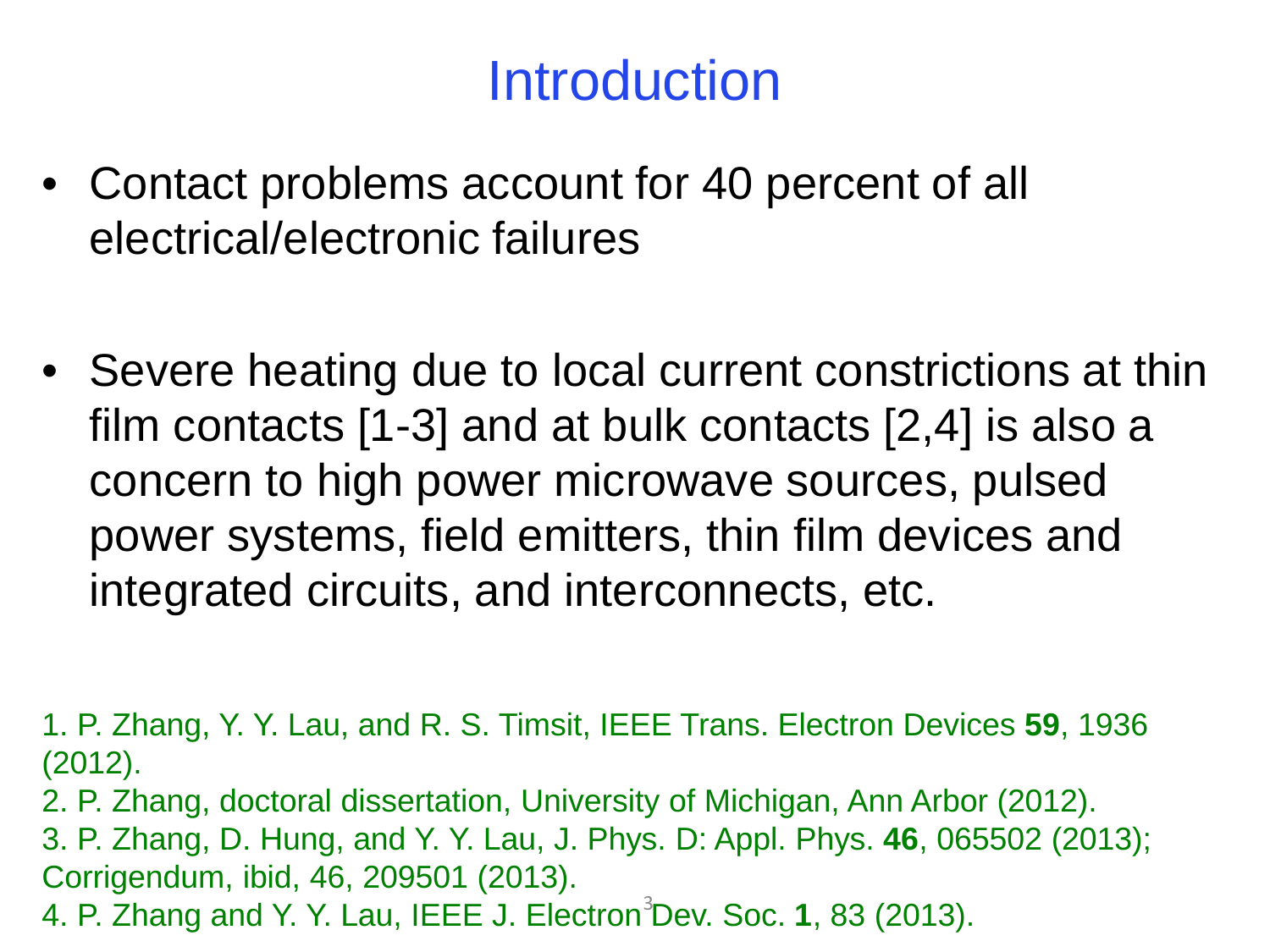#### Electro-Thermal Runaway: A Positive Feedback



namely, the increase in electrical conductivity as the temperature increases, as typical of semiconductors.

•This may lead to thermal runaway, at a fixed voltage.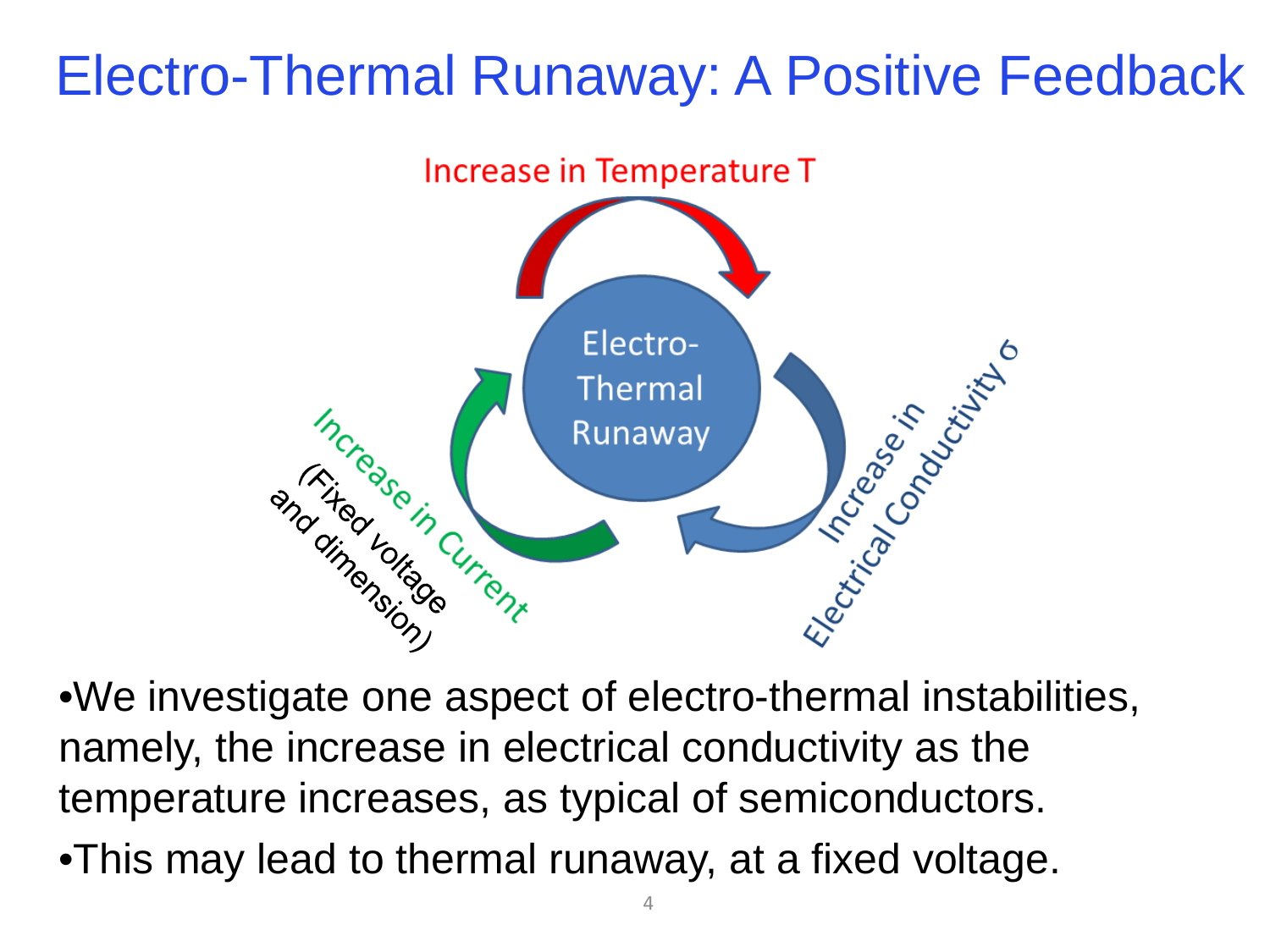

C: Heat capacity

- T: Temperature
- κ: Thermal conductivity
- J: Current density
- E: Electrical field

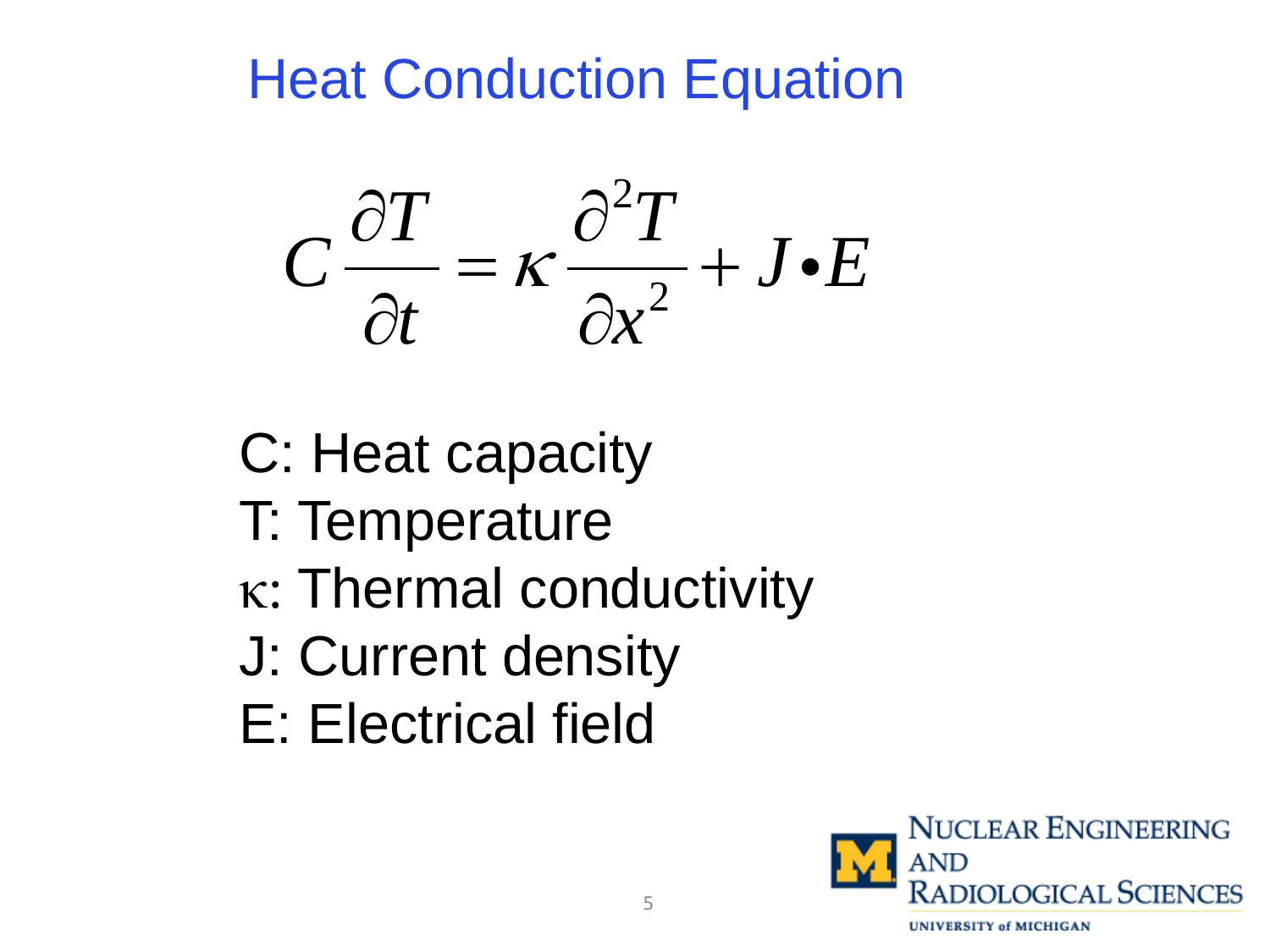Assume electrical conductivity  $\sigma$  increases as temperature T increases, typical for semiconductors

 $\sigma(T) \approx \sigma_0 + \sigma_0$ 'T

# $J\bullet E=\sigma(T)E^2=(\sigma_{0}+\sigma_{0}^{\phantom{\dag}})T E^2$

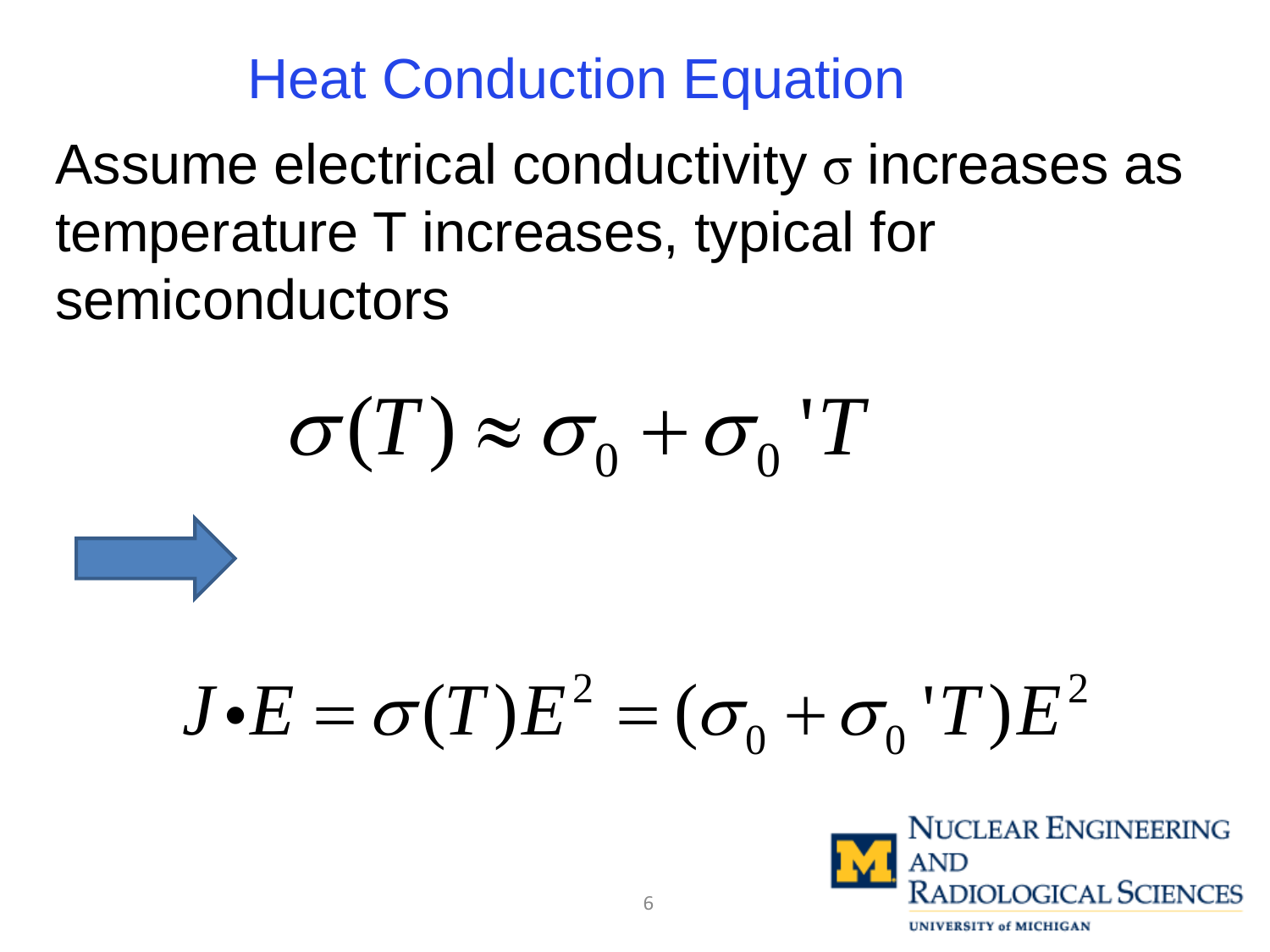

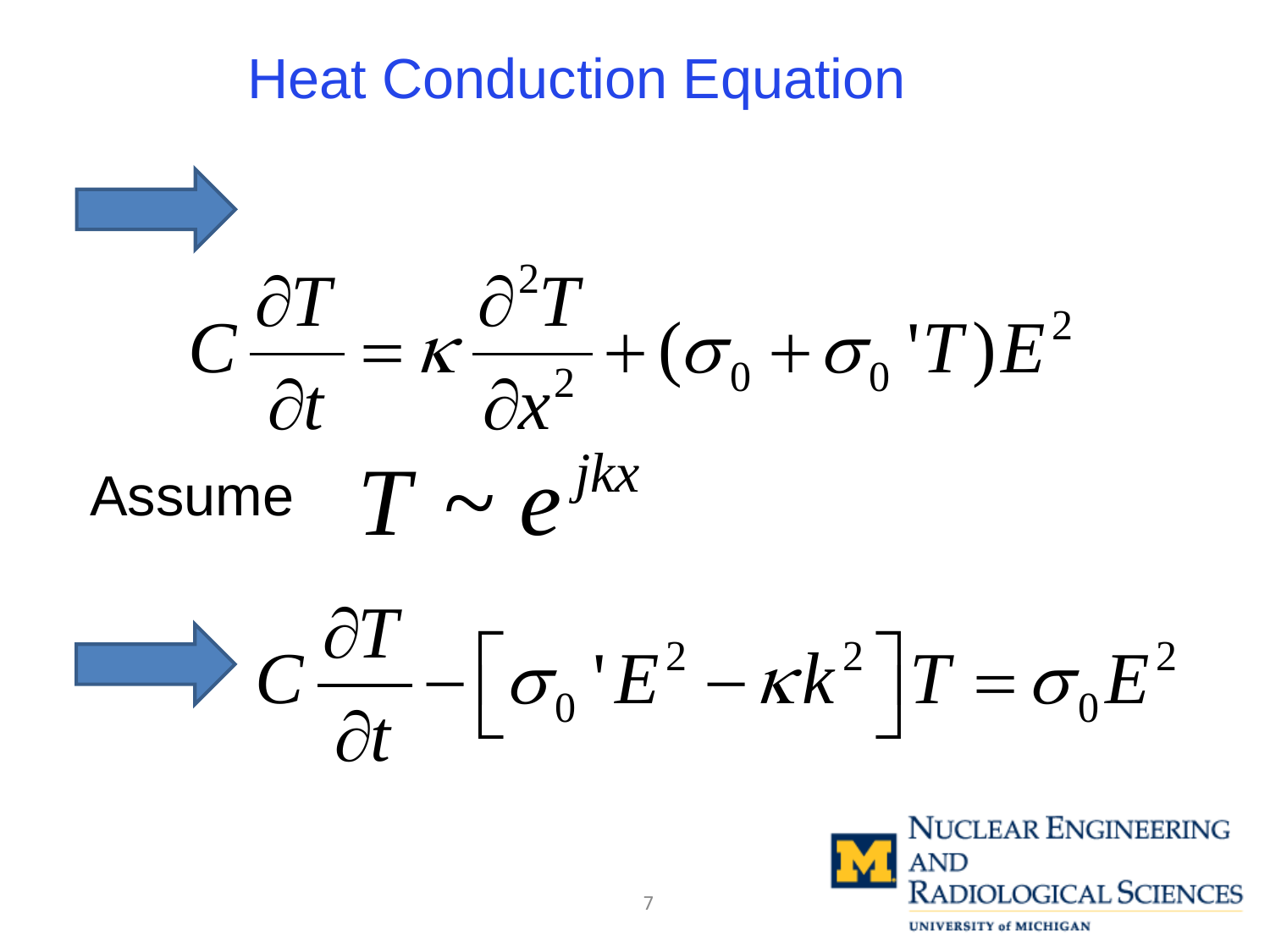

If  $S > 0$ ,  $T \sim e^{St}$ , i.e. thermal instability

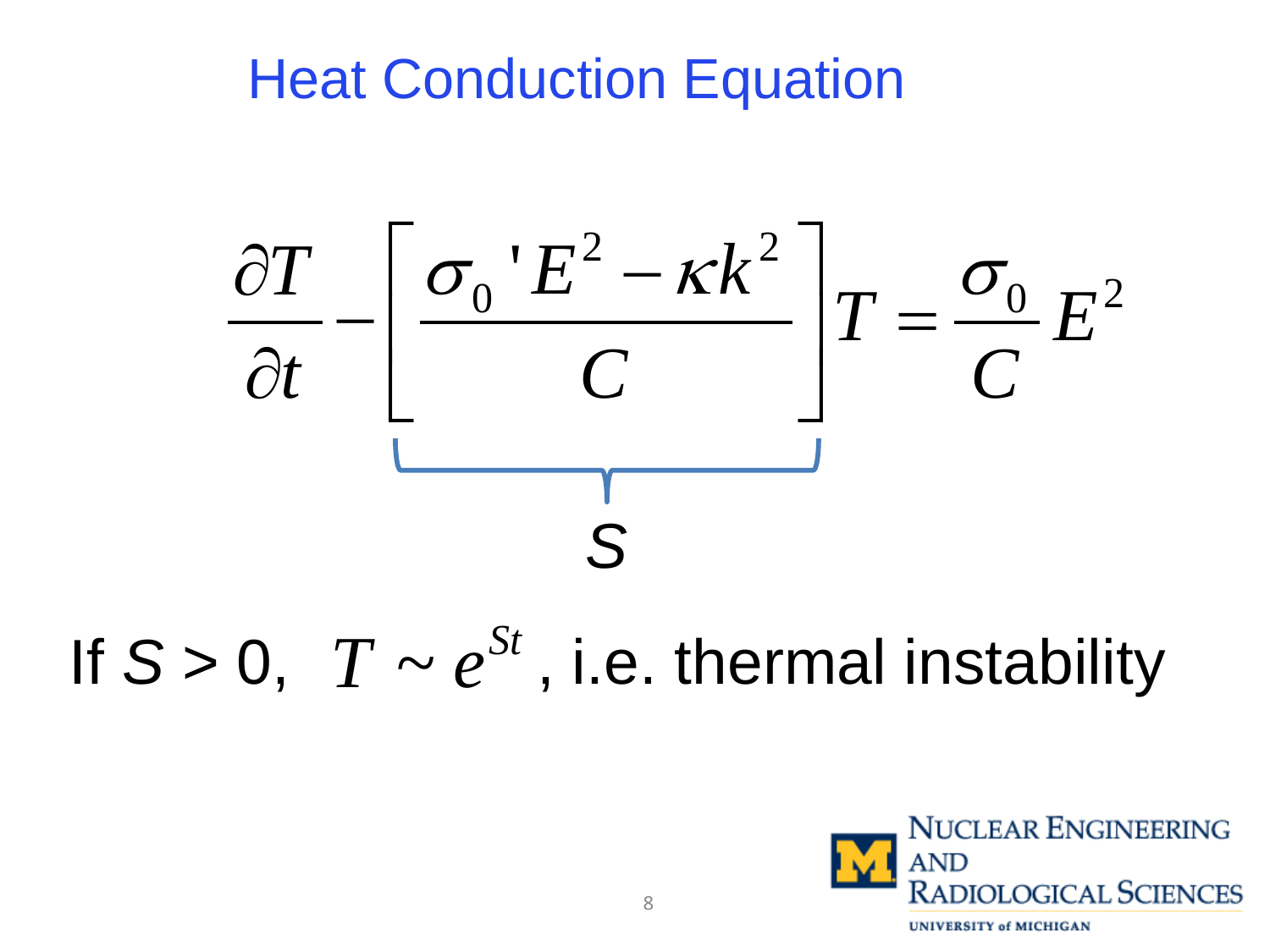$$
S = \left[\frac{\sigma_0 E^2 - \kappa k^2}{C}\right] > 0
$$

$$
E > \sqrt{\frac{\kappa k^2}{\sigma_0}}
$$

Multiply both sides by a length L

$$
EL > (kL) \sqrt{\frac{\kappa}{\sigma_0}}.
$$

**NUCLEAR ENGINEERING** 

**RADIOLOGICAL SCIENCES** 

**UNIVERSITY of MICHIGAN**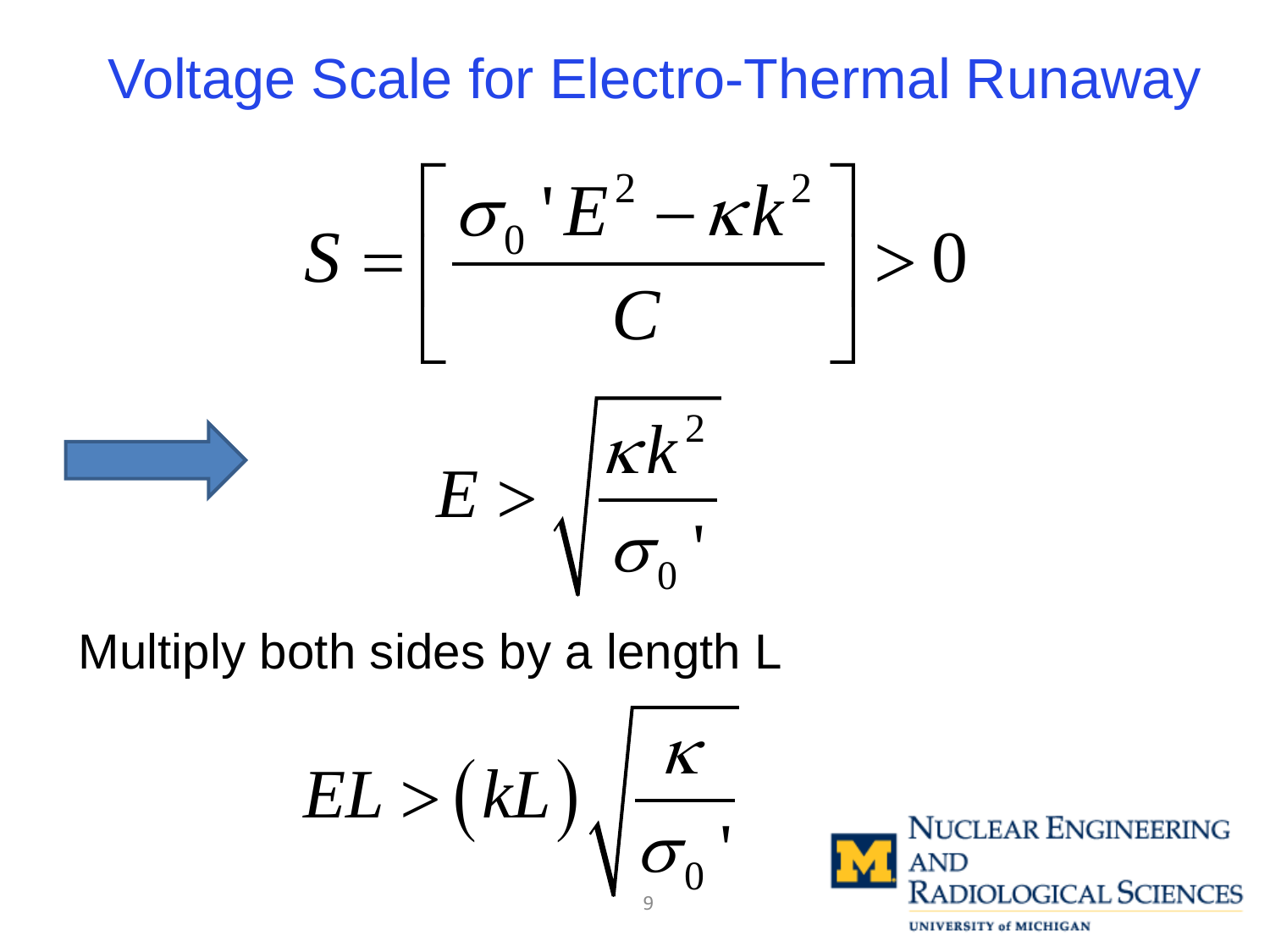$$
EL > (kL) \sqrt{\frac{\kappa}{\sigma_0}} = (kL)V_s
$$

There is a voltage scale  $V_s$ , which characterizes thermal runaway

$$
V_s = \sqrt{\frac{\kappa}{\sigma_0}},
$$

*κ*: Thermal conductivity [W/(mK)]

 $\sigma_0$ : Rate of change of the electrical conductivity with respect to temperature  $[1/(\Omega mK)]$ .

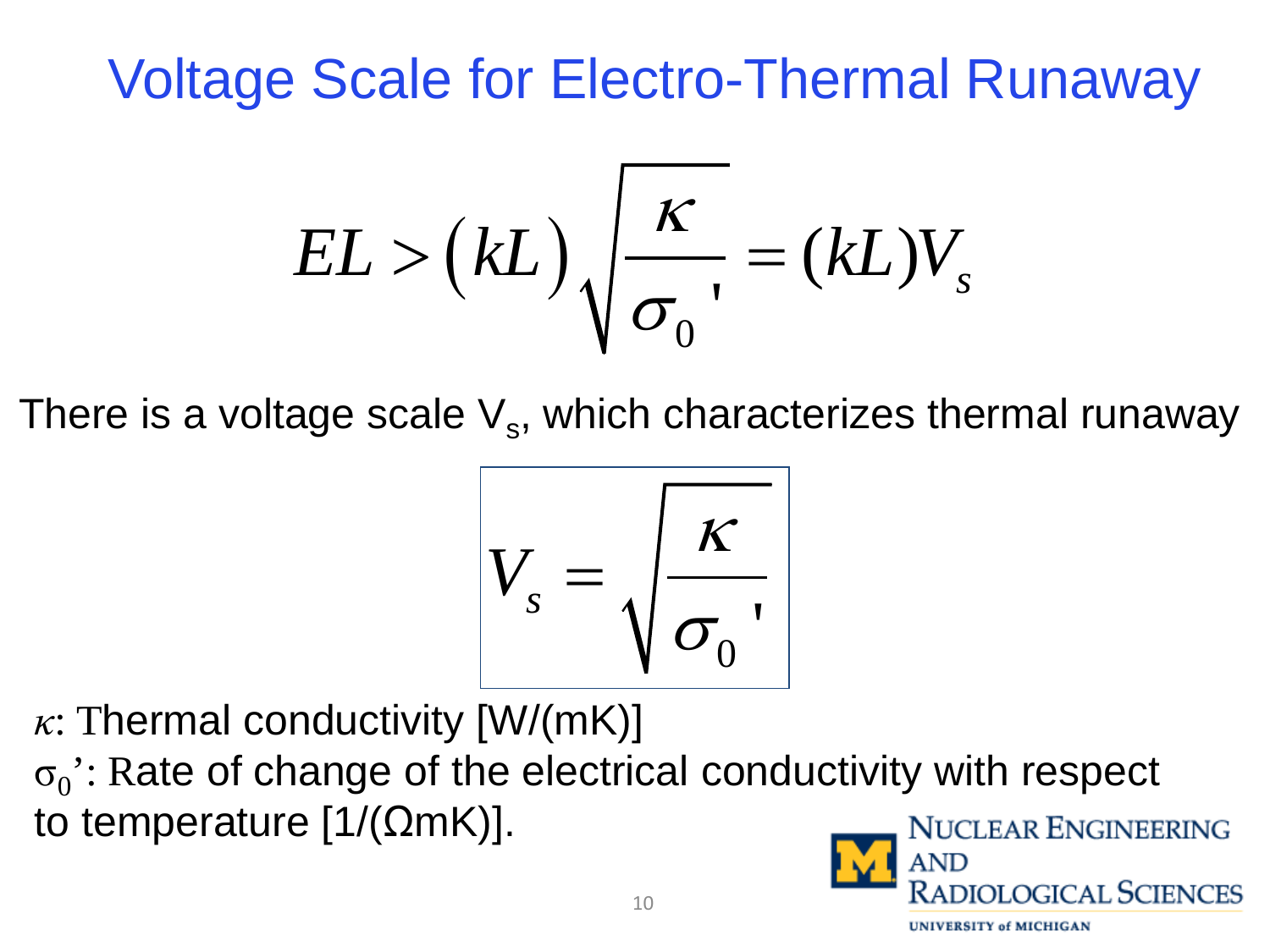

Note: V<sub>s</sub> depends only on material properties and is independent of geometry or the operating voltage. It measures the intrinsic tolerance of the material to electro-thermal instability.

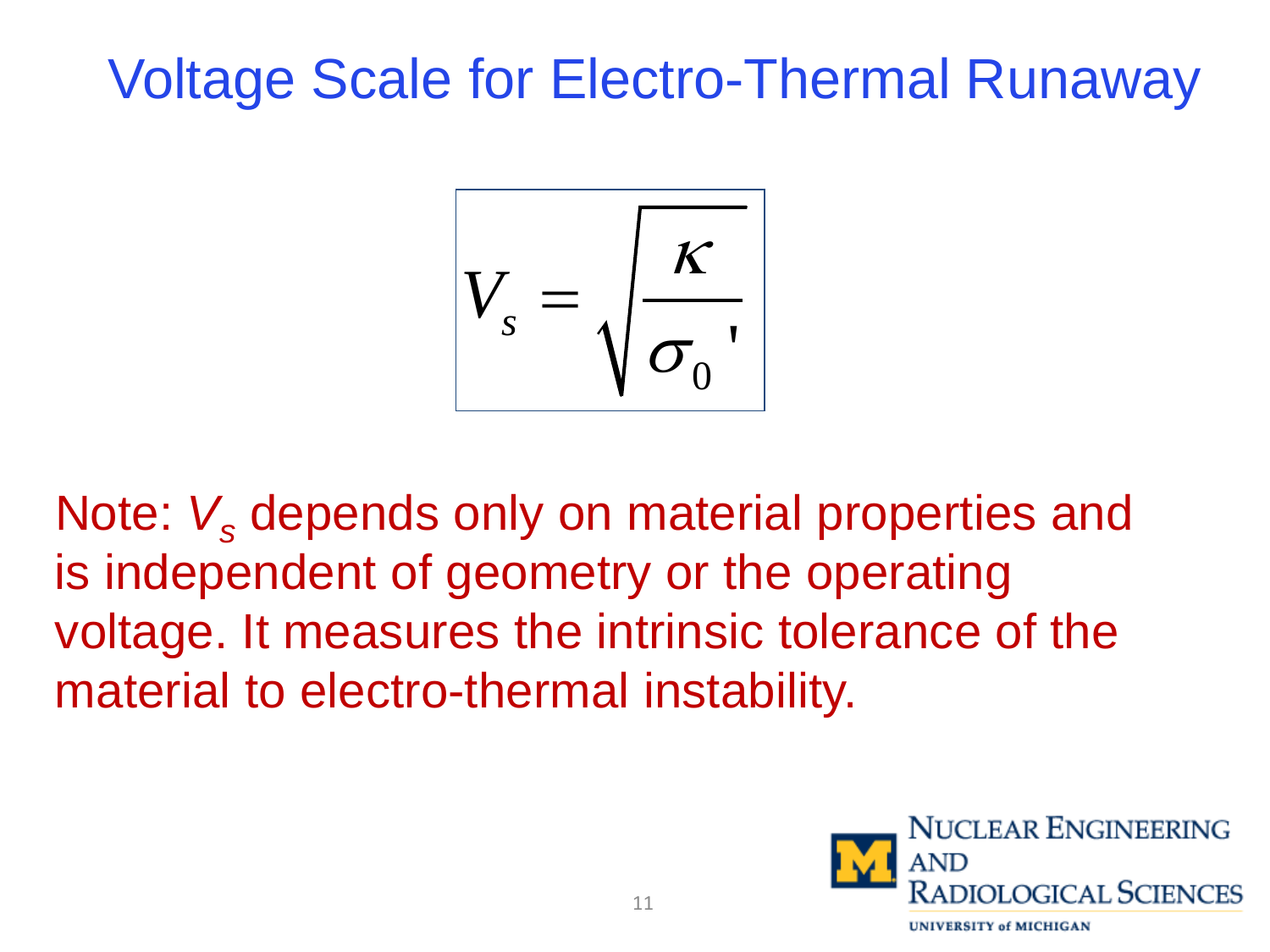|                     | K<br>$[W/(m-K)]$ | $\sigma_0$<br>$[1/(\Omega-m-K)]$          | [Volt]        |
|---------------------|------------------|-------------------------------------------|---------------|
| Si                  | 142              | $0.0012 - 0.7$                            | 14.2-348.9    |
| <b>Ge</b>           | 58               | $0.0001 - 0.05$                           | 34-761.6      |
| <b>C</b> (graphite) | 127              | $1.67\times10^{-4}$ -8.33 $\times10^{-6}$ | 872.9-3903.8  |
| <b>SiC</b>          | 370              | $4 \times 10^{-7}$ or negative            | $3\times10^4$ |

SiC is the most resistant to thermal runaway for the same geometry and the same operating voltage, consistent with the well-known property of this material

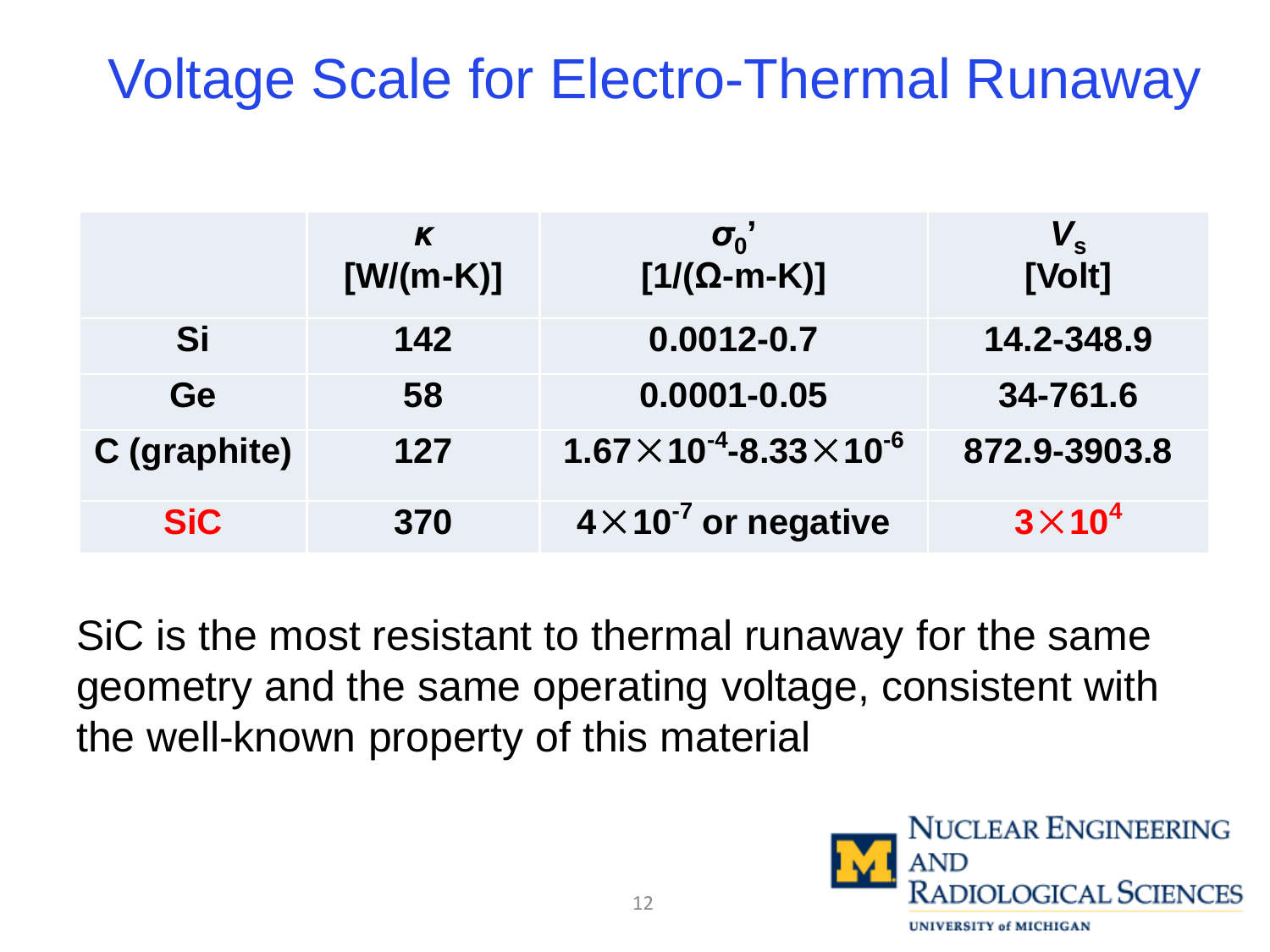Experimental measurement of constriction resistance

> $R_c = R_{Total} - R_{bulk}$  $R_{Total} = \frac{V}{I}$

### How to accurately estimate  $R_{\text{bulk}}$ is very important!

There is **arbitrariness** in the decomposition of *RTotal* into *Rs* and *Rbulk*

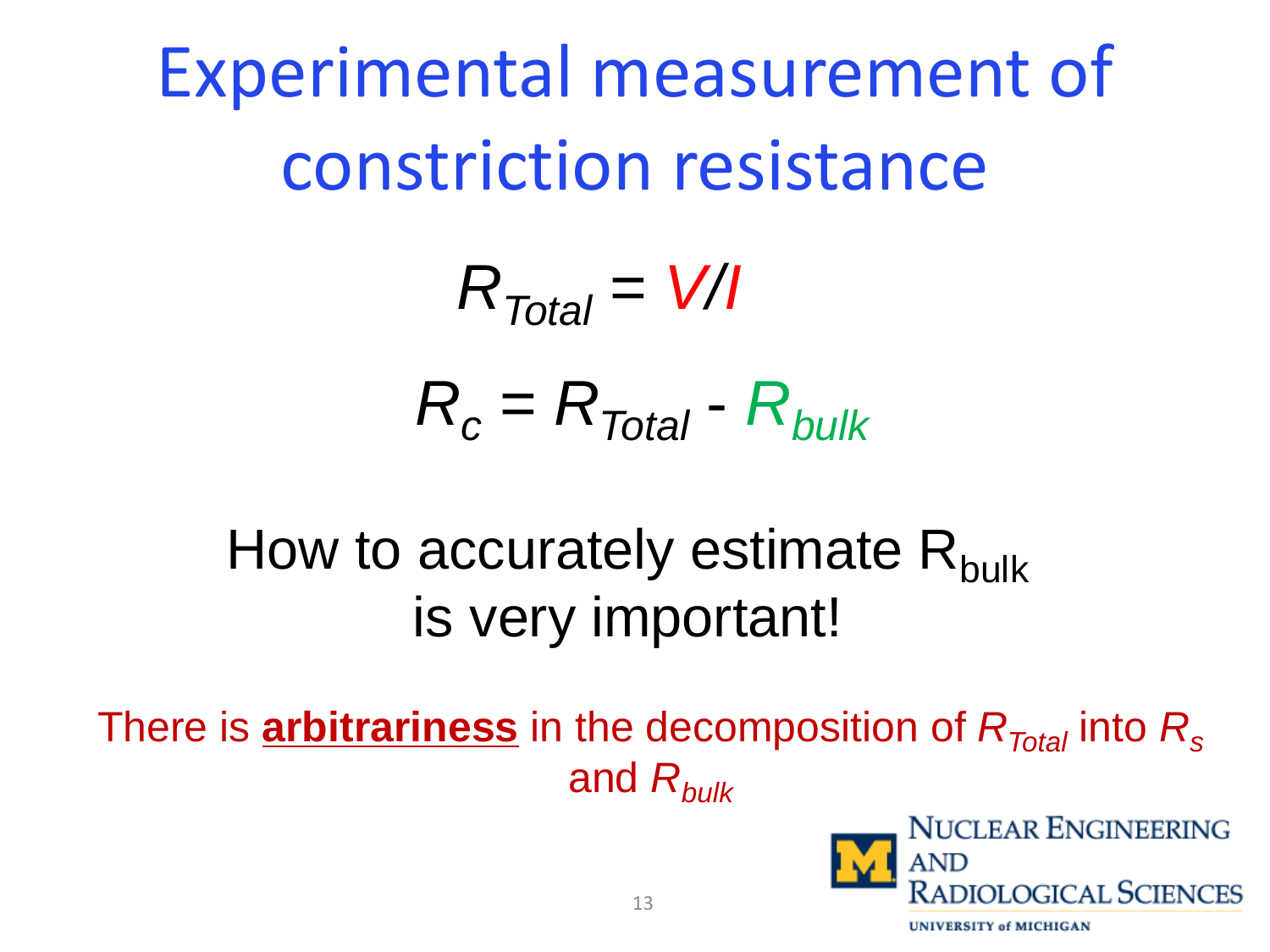#### Experimental measurement of constriction resistance



current-collecting electrode м N

S. Sawada, et al, Proc. 58th IEEE Holm Conf. on Electrical Contacts, Portland, OR, 242 (2012).

- Case (a) greatly influences  $R_{bulk}$  and also complicates its evaluation
- Model (b) underestimates **R**<sub>bulk</sub> of case (a)

current collected uniformly around thin film circumference

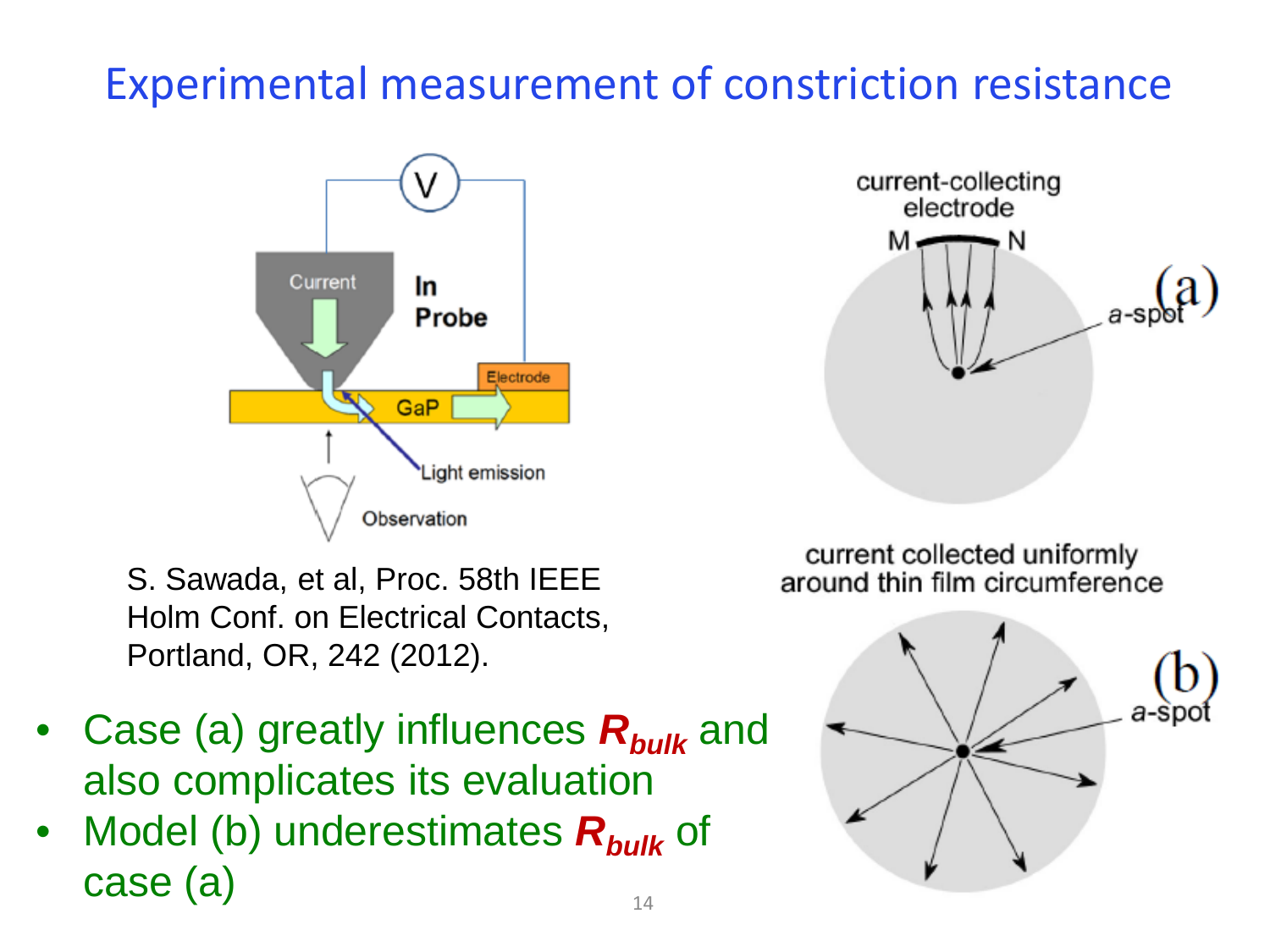## Additional sources of uncertainty in two-terminal measurement

- Unavoidable contact resistance at the measuring electrodes
- Spreading resistance at the current collecting electrode



We have case (a) here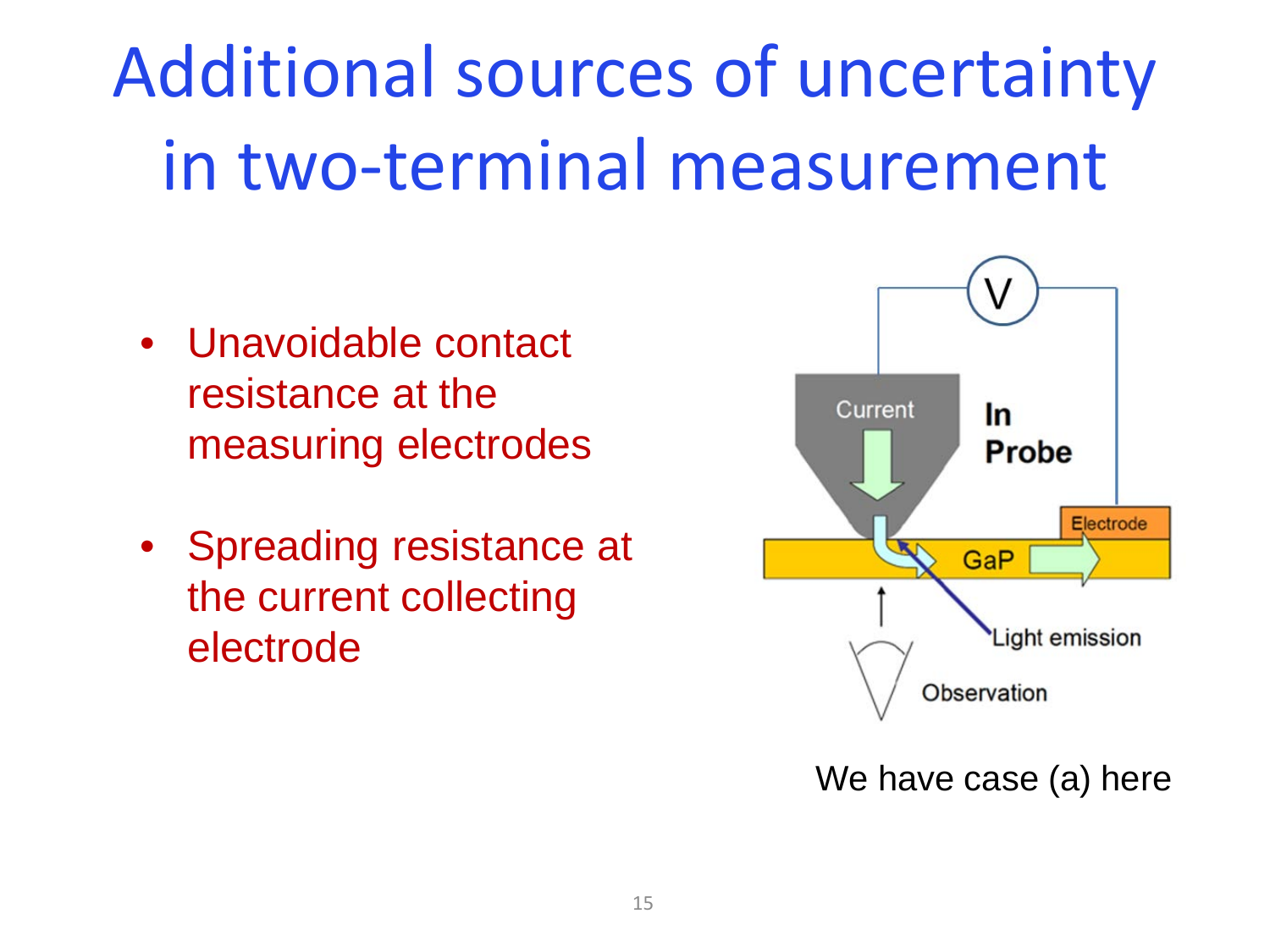#### Theory vs. 2D cylindrical simulation



#### **Good agreement due to same geometry used in simulation and theory**

S. Sawada, et al, Proc. 58th IEEE Holm Conf. on Electrical Contacts, Portland, OR, 242 (2012).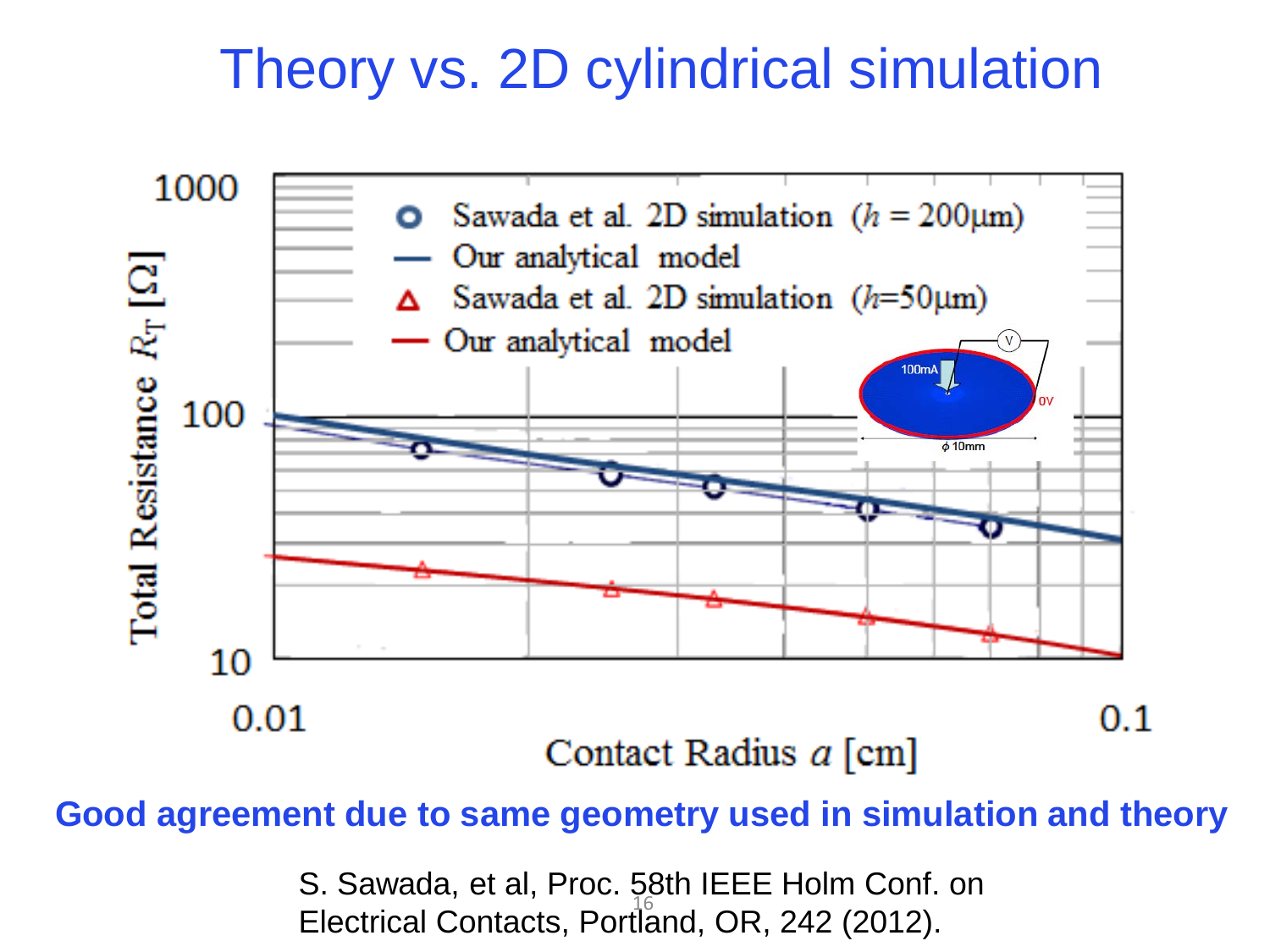## Theory vs. Experimental measurement of constriction resistance1



1S. Sawada et al, Proc. 58th IEEE Holm Conf. on Electrical Contacts, Portland, OR, 242 (2012). <sup>2</sup>P. Zhang, Y. Y. Lau, R. S. Timsit, 59th IEEE Holm Conf. on Electrical Contacts, Newport, RI (2013).